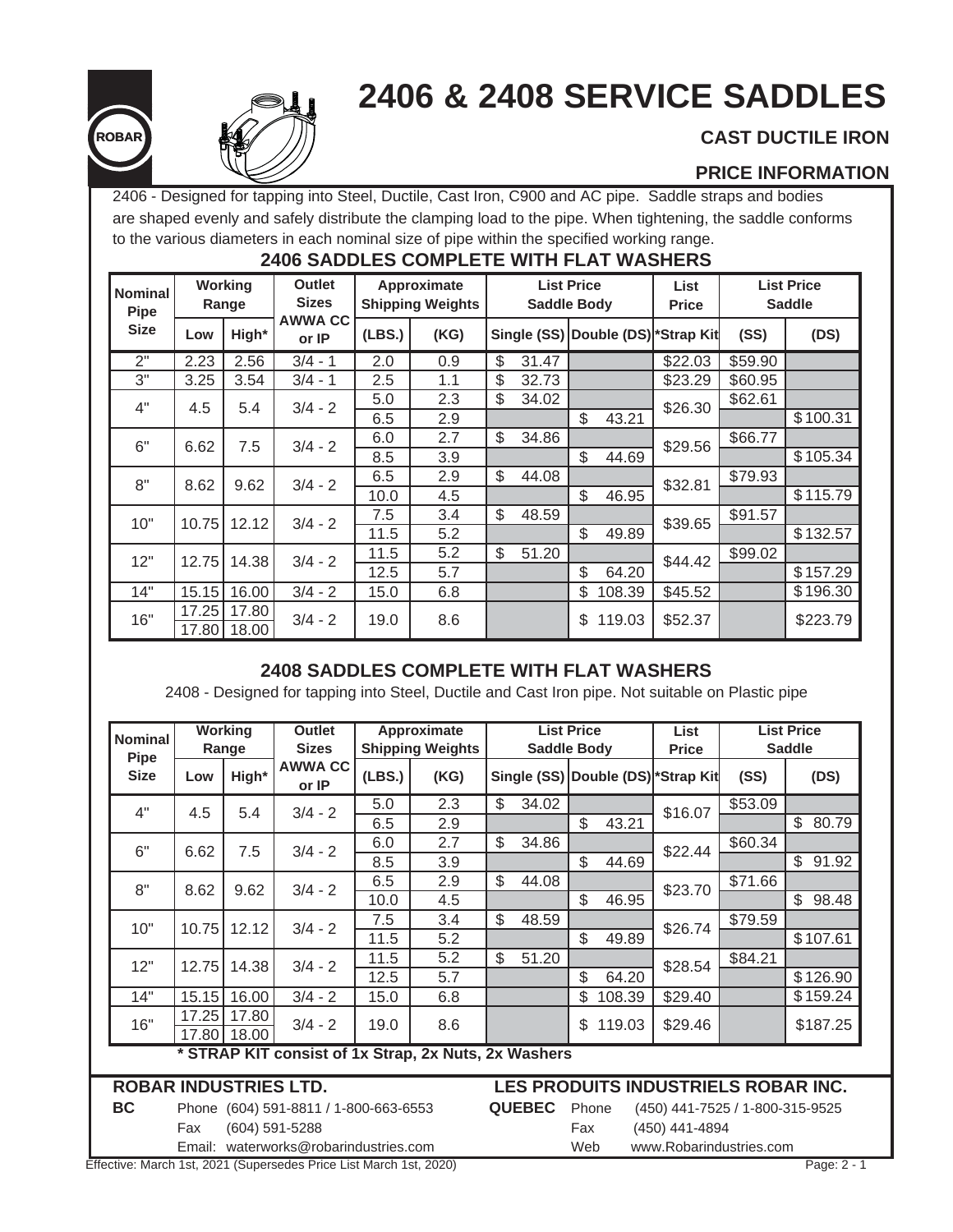# **2506 & 2508 SERVICE SADDLES**





# **CAST DUCTILE IRON PRICE INFORMATION**

2506 - Designed for tapping into Steel, Ductile, Cast Iron, C900 and AC pipe. Saddle straps and bodies are shaped evenly and safely distribute the clamping load to the pipe. When tightening, the saddle conforms to the various diameters in each nominal size of pipe within the specified working range.

|                               | ----<br>,,,,,,,,,,,, |                  |                                   |        |                                        |                                         |       |            |                      |             |                                    |          |               |        |
|-------------------------------|----------------------|------------------|-----------------------------------|--------|----------------------------------------|-----------------------------------------|-------|------------|----------------------|-------------|------------------------------------|----------|---------------|--------|
| <b>Nominal</b><br><b>Pipe</b> |                      | Working<br>Range | Outlet<br><b>Sizes</b><br>AWWA CC |        | Approximate<br><b>Shipping Weights</b> | <b>List Price</b><br><b>Saddle Body</b> |       |            | List<br><b>Price</b> |             | <b>List Price</b><br><b>Saddle</b> |          |               |        |
| <b>Size</b>                   | Low                  | High*            | or IP                             | (LES.) | (KG)                                   | (SS)<br>(DS)                            |       | *Strap Kit |                      | (SS)        |                                    | (DS)     |               |        |
| 2"                            | 2.23                 | 2.56             | $3/4 - 1$                         | 2.0    | 0.9                                    | \$                                      | 46.88 |            |                      | \$22.03     | \$                                 | 70.49    |               |        |
| 3"                            | 3.25                 | 3.54             | $3/4 - 1$                         | 2.5    | 1.1                                    | \$                                      | 47.78 |            |                      | \$23.29     | \$                                 | 71.84    |               |        |
| 4"                            | 4.5                  | 5.4              | $3/4 - 2$                         | 5.0    | 2.3                                    | \$                                      | 54.43 |            |                      | \$26.30     | \$                                 | 79.07    |               |        |
|                               |                      |                  |                                   | 6.5    | 2.9                                    |                                         |       | \$         | 59.07                |             |                                    |          | \$            | 108.29 |
| 6"                            | 6.62                 | 7.5              | $3/4 - 2$                         | 6.0    | 2.7                                    | \$                                      | 55.71 |            |                      | \$29.56     | \$                                 | 83.40    |               |        |
|                               |                      |                  |                                   | 8.5    | 3.9                                    |                                         |       | \$         | 66.73                |             |                                    |          | \$            | 122.10 |
| 8"                            | 8.62                 | 9.62             | $3/4 - 2$                         | 6.5    | 2.9                                    | \$                                      | 70.54 |            |                      | \$32.81     | \$                                 | 101.25   |               |        |
|                               |                      |                  |                                   | 10.0   | 4.5                                    |                                         |       | \$         | 75.19                |             |                                    |          | $\mathcal{S}$ | 136.65 |
| 10"                           | 10.75                | 12.12            | $3/4 - 2$                         | 7.5    | 3.4                                    | \$                                      | 77.76 |            |                      | \$39.65     |                                    | \$114.92 |               |        |
|                               |                      |                  |                                   | 11.5   | 5.2                                    |                                         |       | \$         | 79.75                |             |                                    |          | \$            | 154.02 |
| 12"                           | 12.75                | 14.38            | $3/4 - 2$                         | 11.5   | 5.2                                    | \$                                      | 81.92 |            |                      | 44.42<br>\$ |                                    | \$123.44 |               |        |
|                               |                      |                  |                                   | 12.5   | 5.7                                    |                                         |       | \$         | 102.69               |             |                                    |          | $\mathcal{S}$ | 185.81 |
| 14"                           | 15.15                | 16.00            | $3/4 - 2$                         | 15.0   | 6.8                                    |                                         |       | \$         | 142.04               | \$45.52     |                                    |          | \$            | 229.96 |
| 16"                           | 17.25                | 17.80            | $3/4 - 2$                         | 19.0   | 8.6                                    |                                         |       |            |                      | \$52.37     |                                    |          | \$            | 274.09 |
|                               |                      | 17.80 18.00      |                                   |        |                                        | \$<br>166.91                            |       |            |                      |             |                                    |          |               |        |

# **2506 SADDLES COMPLETE WITH FLAT WASHERS**

## **2508 SADDLES COMPLETE WITH FLAT WASHERS**

2508 - Designed for tapping into Steel, Ductile and Cast Iron pipe. Not suitable on Plastice pipe

| <b>Nominal</b><br>Pipe                               |       | Outlet<br>Working<br><b>Sizes</b><br>Range<br>AWWA CC |           | Approximate<br><b>Shipping Weights</b> |     |            | <b>List Price</b><br><b>Saddle Body</b> |                | List<br><b>Price</b> | <b>List Price</b><br><b>Saddle</b> |                |          |    |          |
|------------------------------------------------------|-------|-------------------------------------------------------|-----------|----------------------------------------|-----|------------|-----------------------------------------|----------------|----------------------|------------------------------------|----------------|----------|----|----------|
| <b>Size</b>                                          | Low   | High*                                                 | or IP     | (LES.)<br>(SS)<br>(KG)<br>(DS)         |     | *Strap Kit | (SS)                                    |                |                      | (DS)                               |                |          |    |          |
| 4"                                                   | 4.5   | 5.4                                                   | $3/4 - 2$ | 5.0                                    | 2.3 | \$         | 54.43                                   |                |                      | \$16.07                            | \$             | 72.08    |    |          |
|                                                      |       |                                                       |           | 6.5                                    | 2.9 |            |                                         | \$             | 59.07                |                                    |                |          | \$ | 102.73   |
| 6"                                                   | 6.62  | 7.5                                                   | $3/4 - 2$ | 6.0                                    | 2.7 | \$         | 55.71                                   |                |                      | \$22.44                            | \$             | 76.24    |    |          |
|                                                      |       |                                                       |           | 8.5                                    | 3.9 |            |                                         | \$             | 66.73                |                                    |                |          | \$ | 112.36   |
| 8"                                                   | 8.62  | 9.62                                                  | $3/4 - 2$ | 6.5                                    | 2.9 | \$         | 70.54                                   |                |                      | \$23.70                            | \$             | 87.87    |    |          |
|                                                      |       |                                                       |           | 10.0                                   | 4.5 |            |                                         | \$             | 75.19                |                                    |                |          | \$ | 126.36   |
| 10"                                                  |       | 10.75 12.12                                           | $3/4 - 2$ | 7.5                                    | 3.4 | \$         | 77.76                                   |                |                      | \$26.74                            | $\mathfrak{S}$ | 97.78    |    |          |
|                                                      |       |                                                       |           | 11.5                                   | 5.2 |            |                                         | \$             | 79.75                |                                    |                |          | \$ | 138.68   |
| 12"                                                  | 12.75 | 14.38                                                 | $3/4 - 2$ | 11.5                                   | 5.2 | \$         | 81.92                                   |                |                      | \$28.54                            |                | \$115.80 |    |          |
|                                                      |       |                                                       |           | 12.5                                   | 5.7 |            |                                         | $\mathbb{S}^-$ | 102.69               |                                    |                |          | \$ | 164.21   |
| 14"                                                  |       | 15.15 16.00                                           | $3/4 - 2$ | 15.0                                   | 6.8 |            |                                         |                | \$142.04             | \$29.40                            |                |          | \$ | 198.54   |
| 16"                                                  |       | 17.25 17.80                                           | $3/4 - 2$ | 19.0                                   | 8.6 |            |                                         | \$             | 166.91               | \$29.46                            |                |          |    | \$234.79 |
|                                                      |       | 17.80 18.00                                           |           |                                        |     |            |                                         |                |                      |                                    |                |          |    |          |
| * STRAP KIT consist of 1x Strap, 2x Nuts, 2x Washers |       |                                                       |           |                                        |     |            |                                         |                |                      |                                    |                |          |    |          |

Fax (604) 591-5288 Fax (450) 441-4894 Email: waterworks@robarindustries.com Web www.Robarindustries.com

# **ROBAR INDUSTRIES LTD. LES PRODUITS INDUSTRIELS ROBAR INC.**

| QUEBEC <b>F</b> |   |
|-----------------|---|
|                 | I |
|                 |   |

**BC** Phone (604) 591-8811 / 1-800-663-6553 **QUEBEC** Phone (450) 441-7525 / 1-800-315-9525

Effective: March 1st, 2021 (Supersedes Price List March 1st, 2020) Page 2 - 2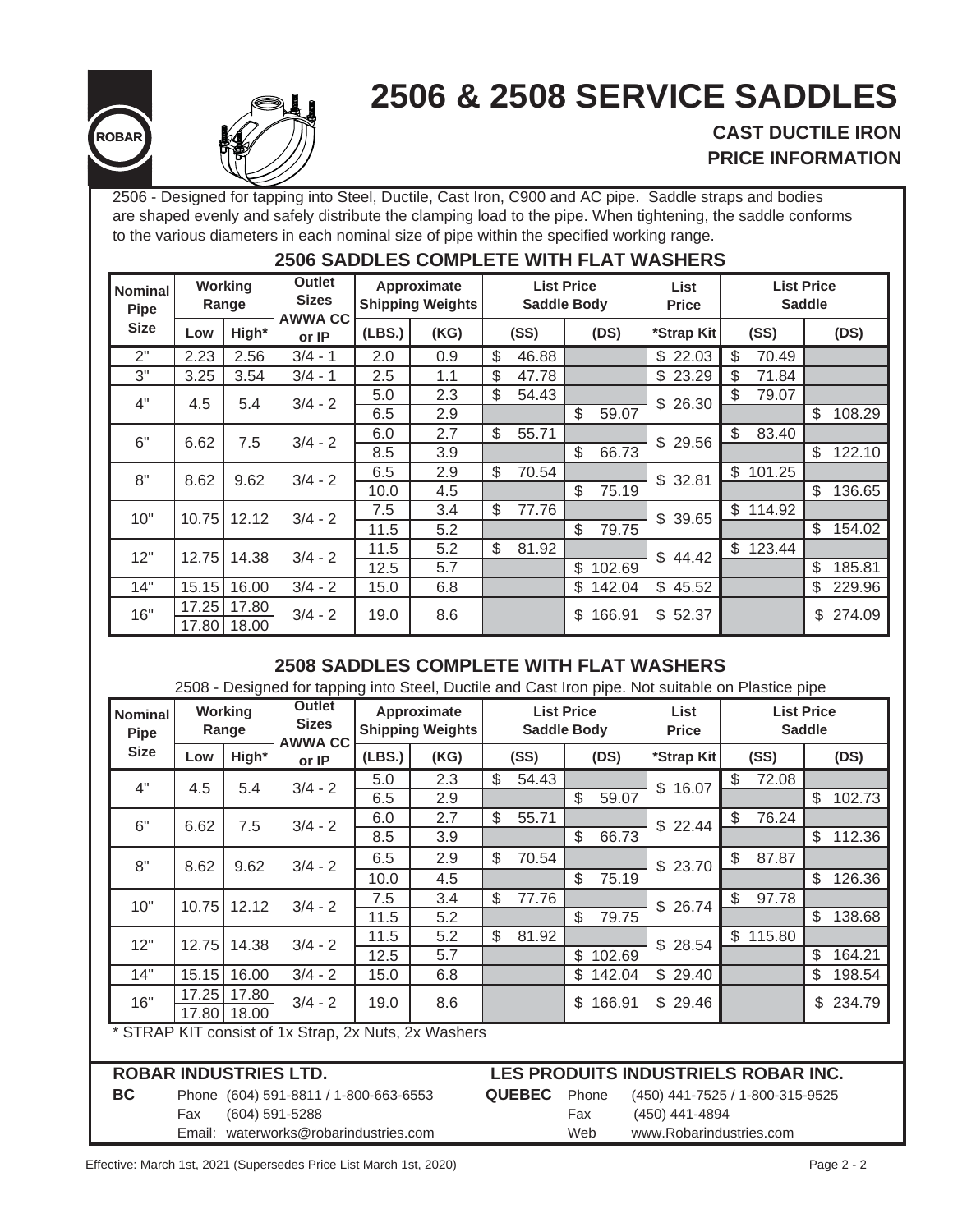

# **FABRICATED STAINLESS STEEL**

# **PRICE INFORMATION**

|                  | <b>Outlet</b>      |                          | <b>Double Bolt</b> | <b>List Price</b>         |        | <b>Working Range</b> |              |       |  |  |
|------------------|--------------------|--------------------------|--------------------|---------------------------|--------|----------------------|--------------|-------|--|--|
| <b>Pipe Size</b> | <b>Size</b>        |                          | IP                 |                           | cc     | Low                  | Pipe OD High |       |  |  |
|                  | 3/4"               | $\overline{\mathcal{E}}$ | 113.39             | $\overline{\mathbb{S}}$   | 110.73 | 2.00                 |              | 2.25  |  |  |
| 2"               | 1"                 | $\overline{\$}$          | 115.28             | $\boldsymbol{\mathsf{S}}$ | 116.77 | 2.30                 | 2.38         | 2.50  |  |  |
|                  | 1 1/4" (IP only)   | $\overline{\$}$          | 133.46             |                           |        | 2.50                 |              | 2.70  |  |  |
|                  | 3/4"               | $\overline{\$}$          | 116.94             | $\overline{\mathcal{S}}$  | 114.48 | 2.70                 | 2.88         | 2.90  |  |  |
|                  | 1"                 | $\overline{\$}$          | 120.26             | $\overline{\mathbb{S}}$   | 120.51 | 2.90                 |              | 3.15  |  |  |
| 2 1/2" & 3"      | $11/4$ " (IP only) | $\overline{\$}$          | 143.94             |                           |        | 3.40                 | 3.50         | 3.80  |  |  |
|                  | $11/2$ " (IP only) | $\overline{\$}$          | 143.94             |                           |        | 3.70                 | 3.80         | 3.95  |  |  |
|                  | $2"$ (IP only)     | \$                       | 184.80             |                           |        |                      |              |       |  |  |
|                  | 3/4"               | $\overline{\$}$          | 113.80             | \$                        | 113.40 | 4.00                 |              | 4.40  |  |  |
|                  | 1"                 | $\overline{\$}$          | 119.97             | $\overline{\mathcal{S}}$  | 119.29 | 4.40                 | 4.50         | 4.80  |  |  |
| 4"               | 11/4"              | $\overline{\$}$          | 167.98             | $\overline{\mathcal{S}}$  | 155.68 | 4.80                 | 4.80         | 5.20  |  |  |
|                  | 11/2"              | $\overline{\mathcal{S}}$ | 153.77             | $\overline{\mathcal{E}}$  | 184.83 | 5.20                 |              | 5.60  |  |  |
|                  | $\overline{2}$ "   | $\overline{\$}$          | 172.57             | $\overline{\mathcal{S}}$  | 198.27 | 5.60                 |              | 6.00  |  |  |
|                  | 3/4"               | \$                       | 122.29             | $\overline{\$}$           | 121.87 | 6.00                 |              | 6.40  |  |  |
|                  | 1"                 | $\overline{\$}$          | 128.16             | $\overline{\$}$           | 127.72 | 6.40                 | 6.63         | 6.80  |  |  |
| 6"               | 11/4"              | $\overline{\$}$          | 180.11             | $\overline{\$}$           | 167.73 | 6.60                 |              | 7.00  |  |  |
|                  | 11/2"              | $\overline{\$}$          | 165.77             | $\overline{\$}$           | 196.92 | 6.80                 | 6.90         | 7.20  |  |  |
|                  | $\overline{2}$ "   | $\overline{\$}$          | 184.59             | \$                        | 210.45 | 7.20                 |              | 7.60  |  |  |
|                  | 3/4"               | \$                       | 127.19             | \$                        | 126.30 | 8.00                 |              | 8.40  |  |  |
|                  | 1"                 | $\overline{\$}$          | 132.62             | \$                        | 132.17 | 8.40                 | 8.63         | 8.80  |  |  |
| 8"               | 11/4"              | $\overline{\$}$          | 190.89             | \$                        | 178.56 | 8.60                 |              | 9.05  |  |  |
|                  | 11/2"              | $\overline{\$}$          | 176.64             | $\overline{\mathcal{S}}$  | 207.77 | 8.90                 | 9.05         | 9.30  |  |  |
|                  | $\overline{2}$ "   | $\overline{\$}$          | 195.47             | $\overline{\$}$           | 221.33 | 9.20                 |              | 9.60  |  |  |
|                  | 3/4"               | \$                       | 140.55             | $\overline{\$}$           | 151.17 | 9.60                 |              | 10.00 |  |  |
|                  | 1"                 | $\overline{\$}$          | 146.44             | $\overline{\mathcal{E}}$  | 157.05 | 10.00                |              | 10.40 |  |  |
|                  | 11/4"              | $\overline{\$}$          | 201.65             | $\overline{\$}$           | 189.34 | 10.40                | 10.75        | 10.80 |  |  |
| 10"              | 11/2"              | $\overline{\$}$          | 187.43             | \$                        | 218.51 | 10.70                |              | 11.10 |  |  |
|                  | 2 <sup>1</sup>     | $\overline{\$}$          | 206.09             | $\overline{\$}$           | 231.98 | 10.90                | 11.10        | 11.30 |  |  |
|                  |                    |                          |                    |                           |        | 11.60                |              | 12.00 |  |  |
|                  | 3/4"               | \$                       | 147.62             | \$                        | 158.73 | 12.00                |              | 12.40 |  |  |
|                  | $\overline{1}$     | \$                       | 154.01             | \$                        | 164.60 | 12.40                | 12.75        | 12.80 |  |  |
|                  | $1\overline{1/4}$  | $\overline{\$}$          | 211.72             | $\overline{\mathbb{S}}$   | 199.33 | 12.75                | 13.20        | 13.20 |  |  |
| 12"              | 11/2"              | \$                       | 197.57             | $\overline{\mathcal{S}}$  | 228.54 | 13.10                |              | 13.40 |  |  |
|                  |                    |                          |                    |                           |        |                      |              |       |  |  |

Effective: March 1st, 2021 (Supersedes Price List March 1st, 2020) Page 2 - 3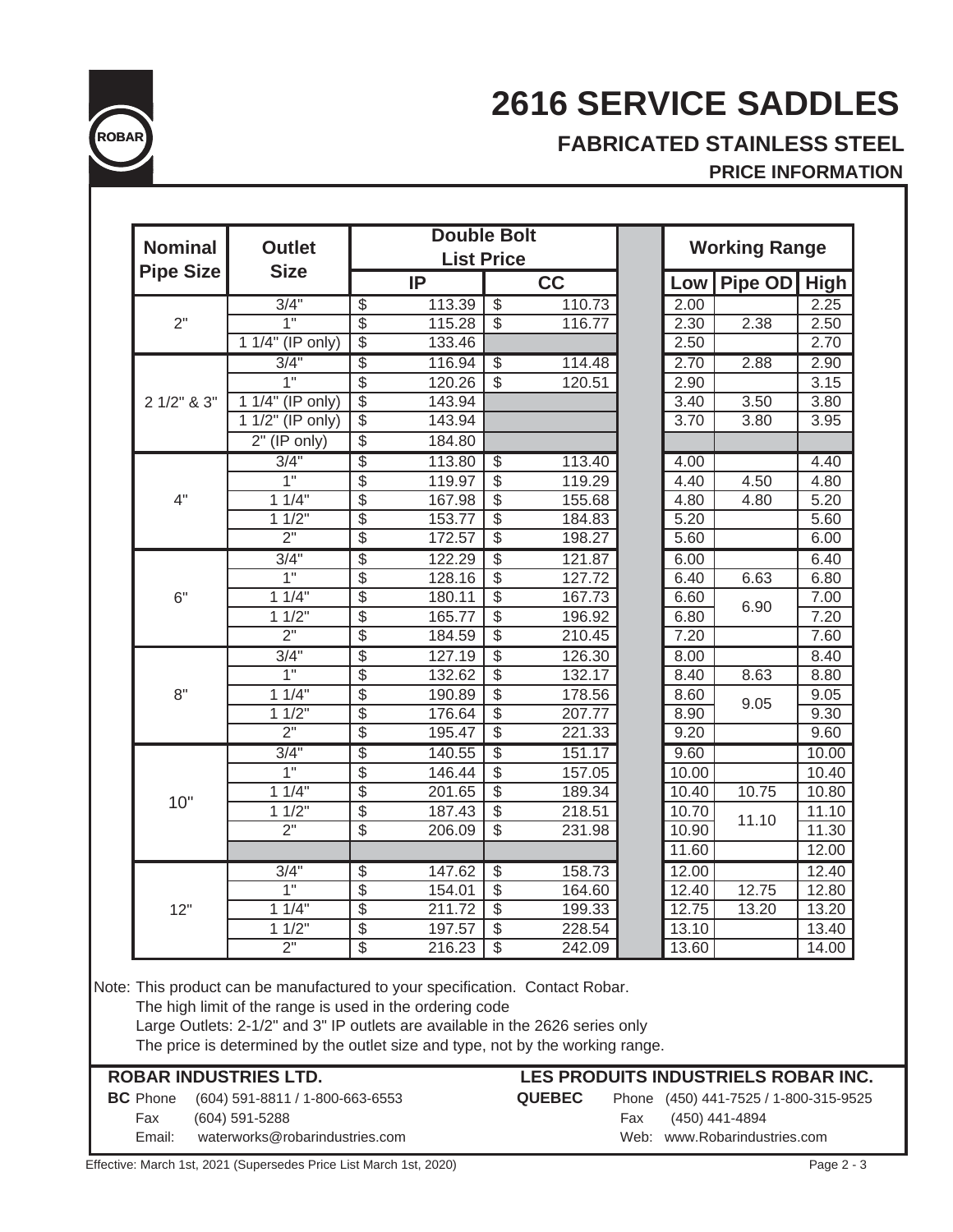

# **FABRICATED STAINLESS STEEL**

## **PRICE INFORMATION**

| <b>Nominal</b>   | <b>Outlet</b>    |                          | <b>Double Bolt</b> |                         |        |       | <b>Working Range</b> |             |
|------------------|------------------|--------------------------|--------------------|-------------------------|--------|-------|----------------------|-------------|
|                  |                  |                          | <b>List Price</b>  |                         |        |       |                      |             |
| <b>Pipe Size</b> | <b>Size</b>      |                          | IP                 |                         | cc     | Low   | Pipe OD              | <b>High</b> |
| 3"               | 3/4"             | \$                       | 156.27             | $\frac{1}{2}$           | 160.60 | 3.45  | 3.50                 | 4.25        |
|                  | 1"               | $\overline{\$}$          | 159.34             | $\overline{\$}$         | 166.44 |       |                      |             |
|                  | 3/4"             | \$                       | 177.17             | \$                      | 181.49 | 4.45  | 4.50                 | 5.25        |
|                  | 1"               | \$                       | 180.23             | \$                      | 187.34 | 4.74  | 4.80                 | 5.54        |
| 4"               | 11/4"            | \$                       | 218.84             | $\overline{\mathbb{S}}$ | 228.23 | 5.35  |                      | 6.15        |
|                  | 11/2"            | \$                       | 239.26             | \$                      | 261.69 | 5.90  |                      | 6.70        |
|                  | $\overline{2}$ " | $\overline{\$}$          | 247.65             | $\overline{\$}$         | 279.64 |       |                      |             |
|                  | 3/4"             | \$                       | 184.40             | \$                      | 188.75 | 6.40  | 6.63                 | 7.20        |
|                  | 1"               | \$                       | 187.49             | \$                      | 194.57 | 6.85  | 6.90                 | 7.65        |
| 6"               | 11/4"            | \$                       | 231.00             | \$                      | 240.31 | 7.05  |                      | 7.85        |
|                  | 11/2"            | \$                       | 251.36             | \$                      | 273.72 |       |                      |             |
|                  | 2"               | \$                       | 259.79             | \$                      | 291.72 |       |                      |             |
|                  | 2 1/2" & 3"      | $\overline{\$}$          | 491.40             |                         |        |       |                      |             |
|                  | 3/4"             | \$                       | 190.92             | \$                      | 195.27 | 7.95  |                      | 8.75        |
|                  | 1"               | \$                       | 194.01             | \$                      | 201.12 | 8.40  | 8.63                 | 9.20        |
| 8"               | 11/4"            | \$                       | 241.85             | \$                      | 251.20 | 9.00  | 9.05                 | 9.80        |
|                  | 11/2"            | \$                       | 262.23             | \$                      | 284.61 | 9.30  |                      | 10.10       |
|                  | 2"               | \$                       | 270.61             | \$                      | 302.59 |       |                      |             |
|                  | 2 1/2" & 3"      | $\overline{\$}$          | 502.23             |                         |        |       |                      |             |
|                  | 3/4"             | \$                       | 209.92             | \$                      | 214.21 | 10.00 |                      | 10.80       |
|                  | 1"               | \$                       | 212.95             | \$                      | 219.75 | 10.70 | 10.75                | 11.50       |
| 10"              | 11/4"            | \$                       | 252.51             | \$                      | 261.85 | 11.05 | 11.10                | 11.85       |
|                  | 11/2"            | \$                       | 272.91             | \$                      | 295.29 | 11.40 |                      | 12.20       |
|                  | 2"               | \$                       | 281.35             | \$                      | 313.33 |       |                      |             |
|                  | 2 1/2" & 3"      | $\overline{\mathcal{S}}$ | 512.96             |                         |        |       |                      |             |

Note: 2 1/2" and 3" IP outlets available on nominal size 6" and above.

This product can be manufactured to your specification. Contact Robar.

The high limit of the range is used in the ordering code

The price is determined by the outlet size and type, not by the working range.

### **ROBAR INDUSTRIES LTD.**

**BC** Phone: (604) 591-8811/ 1-800-663-6553 **QUEBEC** Phone (450) 441-7525 / 1-800-315-9525 Fax: (604) 591-5288 Fax (450) 441-4894 Email: waterworks@robar.com example and web: www.Robarindustries.com

### **LES PRODUITS INDUSTRIELS ROBAR INC.**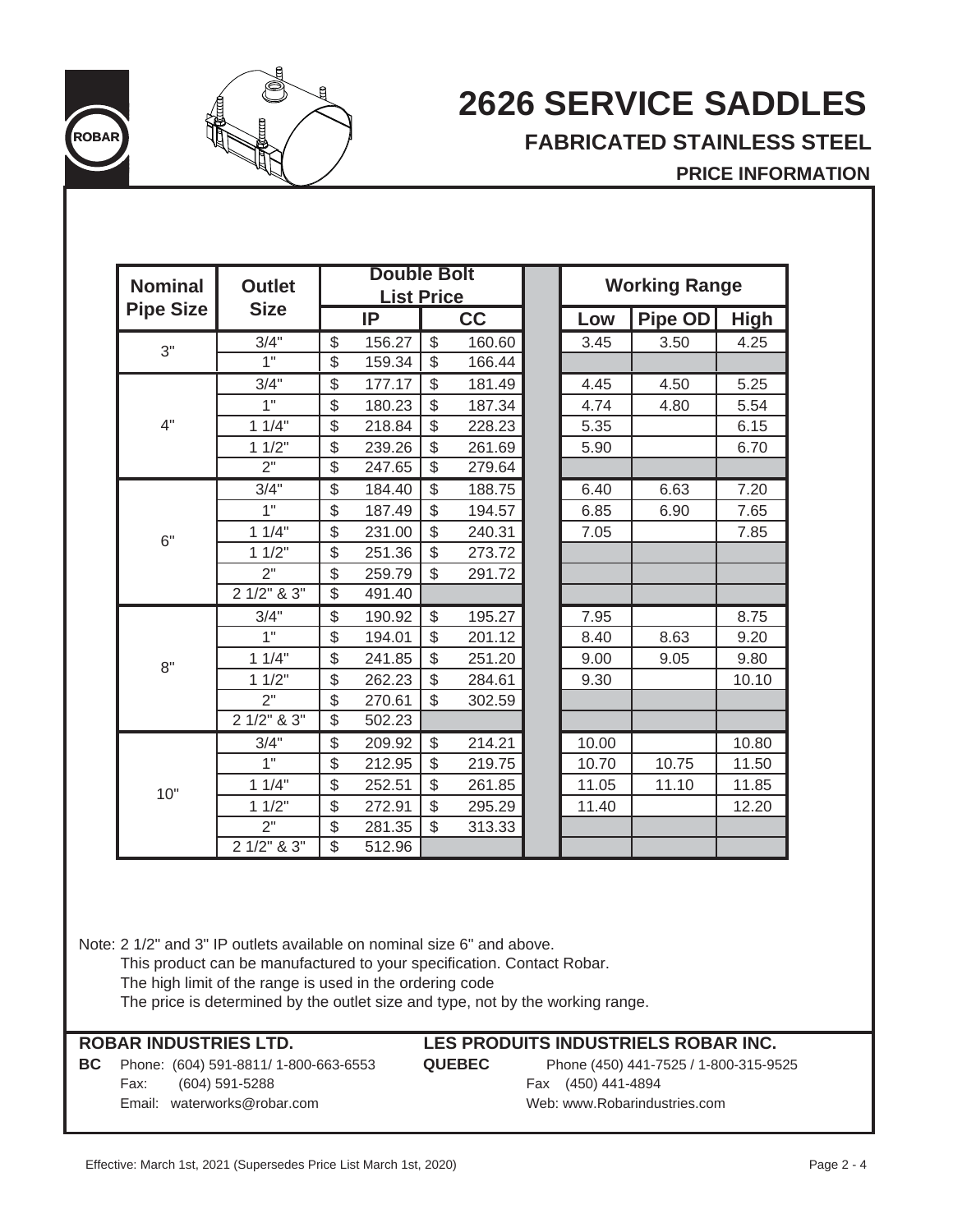



# **FABRICATED STAINLESS STEEL PRICE INFORMATION**

| <b>Nominal</b>   | <b>Outlet</b>    |               | <b>Double Bolt</b><br><b>List Price</b> |                |        |       | <b>Working Range</b> |             |
|------------------|------------------|---------------|-----------------------------------------|----------------|--------|-------|----------------------|-------------|
| <b>Pipe Size</b> | <b>Size</b>      |               | IP                                      |                | cc     | Low   | <b>Pipe OD</b>       | <b>High</b> |
|                  | 3/4"             | \$            | 217.52                                  | \$             | 221.76 | 12.00 |                      | 12.80       |
|                  | 1"               | \$            | 220.52                                  | \$             | 227.64 | 12.70 | 12.75                | 13.50       |
| 12"              | 11/4"            | \$            | 262.58                                  | \$             | 271.91 | 13.10 | 13.20                | 13.90       |
|                  | 11/2"            | \$            | 283.00                                  | \$             | 305.40 | 13.40 |                      | 14.20       |
|                  | 2"               | \$            | 291.41                                  | \$             | 323.32 | 13.70 | 14.00                | 14.50       |
|                  | $21/2$ " & $3$ " | \$            | 523.02                                  |                |        |       |                      |             |
|                  | 3/4"             | \$            | 222.55                                  | \$             | 227.37 | 14.00 |                      | 14.80       |
|                  | 1"               | \$            | 226.11                                  | \$             | 233.22 | 14.95 | 15.30                | 15.75       |
| 14"              | 11/4"            | \$            | 270.08                                  | \$             | 279.39 |       |                      |             |
|                  | 11/2"            | \$            | 290.42                                  | \$             | 312.85 |       |                      |             |
|                  | 2"               | $\frac{1}{2}$ | 298.86                                  | \$             | 330.80 |       |                      |             |
|                  | $21/2$ " & $3$ " | \$            | 530.48                                  |                |        |       |                      |             |
|                  | 3/4"             | \$            | 233.13                                  | $\mathfrak{S}$ | 237.46 | 15.60 | 16.00                | 16.40       |
|                  | 1"               | \$            | 236.22                                  | \$             | 243.32 | 16.40 |                      | 17.20       |
| 16"              | 11/4"            | \$            | 283.51                                  | \$             | 292.87 | 17.20 | 17.40                | 18.00       |
|                  | 11/2"            | \$            | 303.94                                  | $\mathfrak{S}$ | 326.32 |       |                      |             |
|                  | 2"               | \$            | 312.36                                  | \$             | 344.30 |       |                      |             |
|                  | $21/2$ " & $3$ " | \$            | 543.98                                  |                |        |       |                      |             |
|                  | 3/4"             | \$            | 239.23                                  | $\mathfrak{S}$ | 243.57 | 17.60 | 18.00                | 18.40       |
|                  | 1"               | \$            | 242.31                                  | \$             | 249.41 | 18.00 |                      | 18.80       |
| 18"              | 11/4"            | \$            | 291.65                                  | \$             | 300.95 | 18.40 |                      | 19.20       |
|                  | 11/2"            | \$            | 312.03                                  | \$             | 334.41 | 18.80 |                      | 19.60       |
|                  | 2"               | \$            | 320.45                                  | $\mathfrak{S}$ | 352.40 | 19.20 | 19.50                | 20.00       |
|                  | 2 1/2" & 3"      | \$            | 552.05                                  |                |        |       |                      |             |

Note: This product can be manufactured to your specification. Contact Robar. The high limit of the range is used in the ordering code The price is determined by the outlet size and type, not by the working range. 2 1/2" and 3" IP outlets available on nominal size 6" and above.

**BC** Phone: (604) 591-8811/ 1-800-663-6553 **QUEBEC** Phone (450) 441-7525/ 1-800-315-9525 Fax: (604) 591-5288 Fax (450) 441-4894 Email: waterworks@robar.com Web: www.robarindustries.com

#### **ROBAR INDUSTRIES LTD. LES PRODUITS INDUSTRIELS ROBAR INC.**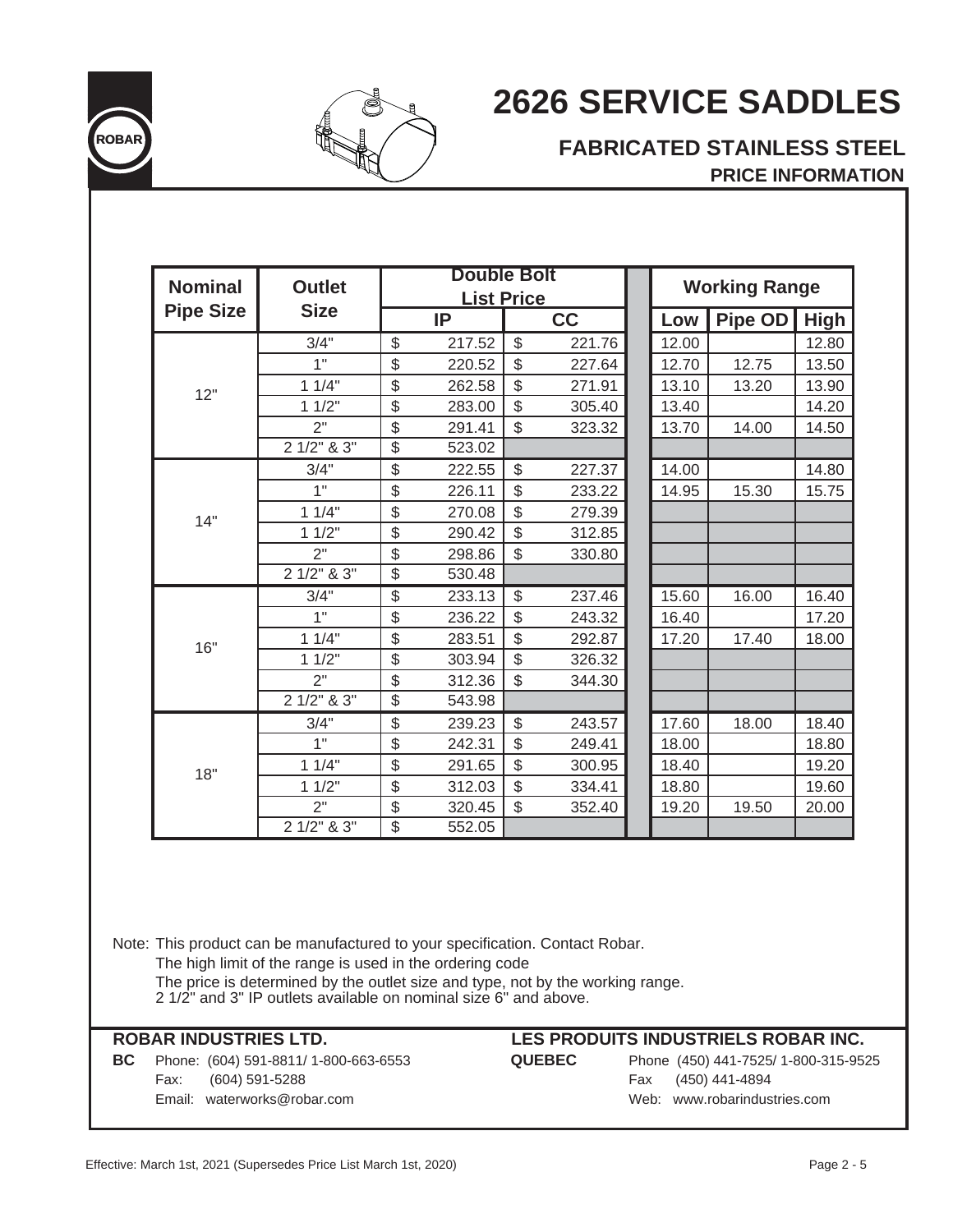

# **2636 SERVICE SADDLES ROBAR FABRICATED STAINLESS STEEL**

# **PRICE INFORMATION**

| <b>Nominal</b>                                                                                   | <b>Outlet</b>      |                                    |                   | <b>Double Bolt</b>       |        | <b>Working Range</b> |       |              |       |  |
|--------------------------------------------------------------------------------------------------|--------------------|------------------------------------|-------------------|--------------------------|--------|----------------------|-------|--------------|-------|--|
| <b>Pipe Size</b>                                                                                 | <b>Size</b>        |                                    | <b>List Price</b> |                          |        |                      |       |              |       |  |
|                                                                                                  |                    | IP                                 |                   |                          | cc     |                      | Low   | Pipe OD High |       |  |
|                                                                                                  | 3/4"               | $\overline{\mathcal{E}}$<br>282.50 |                   | $\overline{\$}$          | 286.81 |                      | 15.92 | 16.00        | 17.12 |  |
|                                                                                                  | $\overline{1}$     | $\overline{\$}$<br>285.56          |                   | $\overline{\$}$          | 292.69 |                      | 16.25 |              | 17.45 |  |
| 16"                                                                                              | 11/4"              | $\overline{\$}$<br>332.84          |                   | $\overline{\$}$          | 342.20 |                      | 17.10 | 17.40        | 18.30 |  |
|                                                                                                  | 11/2"              | $\overline{\$}$<br>353.31          |                   | $\overline{\$}$          | 375.67 |                      |       |              |       |  |
|                                                                                                  | $2^{\circ}$        | $\overline{\$}$<br>361.64          |                   | $\overline{\mathbb{S}}$  | 393.67 |                      |       |              |       |  |
|                                                                                                  | $21/2$ " & $3$ "   | $\overline{\$}$<br>593.26          |                   |                          |        |                      |       |              |       |  |
|                                                                                                  | 3/4"               | $\overline{\$}$<br>288.59          |                   | \$                       | 292.88 |                      | 18.00 | 18.00        | 19.20 |  |
|                                                                                                  | $\overline{1}$ "   | $\overline{\$}$<br>291.65          |                   | $\overline{\$}$          | 298.71 |                      | 19.20 | 19.50/20.00  | 20.40 |  |
| 18"                                                                                              | 11/4               | $\overline{\$}$<br>341.00          |                   | $\overline{\$}$          | 350.31 |                      |       |              |       |  |
|                                                                                                  | $1 \frac{1}{2}$    | $\overline{\$}$<br>361.35          |                   | $\overline{\$}$          | 383.73 |                      |       |              |       |  |
|                                                                                                  | 2"                 | $\overline{\$}$<br>369.78          |                   | $\overline{\mathcal{S}}$ | 401.76 |                      |       |              |       |  |
|                                                                                                  | $21/2$ " & $3$ "   | $\overline{\$}$<br>601.40          |                   |                          |        |                      |       |              |       |  |
| 20"                                                                                              | 3/4"               | \$<br>312.47                       |                   | $\overline{\$}$          | 316.82 |                      | 21.40 | 21.60        | 22.60 |  |
|                                                                                                  | 1"                 | $\overline{\mathcal{S}}$<br>315.55 |                   | $\overline{\mathcal{E}}$ | 322.67 |                      | 22.80 |              | 24.00 |  |
|                                                                                                  | 11/4"              | $\overline{\$}$<br>372.95          |                   | $\overline{\mathcal{E}}$ | 382.31 |                      | 23.45 | 24.00        | 24.65 |  |
|                                                                                                  | 11/2"              | $\overline{\$}$<br>393.32          |                   | $\overline{\$}$          | 415.76 |                      |       |              |       |  |
|                                                                                                  | 2"                 | $\overline{\$}$<br>401.77          |                   | $\overline{\mathbb{S}}$  | 434.21 |                      |       |              |       |  |
|                                                                                                  | $21/2$ " & $3$ "   | $\overline{\$}$<br>633.38          |                   |                          |        |                      |       |              |       |  |
|                                                                                                  | 3/4"               | $\overline{\$}$<br>324.63          |                   | $\overline{\$}$          | 328.92 |                      | 24.45 |              | 25.65 |  |
|                                                                                                  | 1"                 | $\overline{\mathcal{S}}$<br>327.68 |                   | $\overline{\$}$          | 334.79 |                      | 25.50 | 25.80        | 26.70 |  |
|                                                                                                  | $1 \overline{1/4}$ | $\overline{\$}$<br>389.18          |                   | $\overline{\$}$          | 398.48 |                      |       |              |       |  |
| 24"                                                                                              | 11/2"              | $\overline{\$}$<br>409.53          |                   | $\overline{\$}$          | 431.97 |                      |       |              |       |  |
|                                                                                                  | $\overline{2}$ "   | $\overline{\mathbb{S}}$<br>417.93  |                   | $\overline{\mathbb{S}}$  | 449.91 |                      |       |              |       |  |
|                                                                                                  | $21/2$ " & $3$ "   | $\overline{\$}$<br>649.54          |                   |                          |        |                      |       |              |       |  |
|                                                                                                  | 3/4"               | $\overline{\$}$<br>340.84          |                   | $\overline{\$}$          | 345.37 |                      | 28.25 |              | 29.45 |  |
|                                                                                                  | $\overline{1}$     | $\overline{\$}$<br>344.07          |                   | $\overline{\$}$          | 351.54 |                      | 29.40 | 30.00        | 30.60 |  |
|                                                                                                  | 11/4"              | $\overline{\$}$<br>408.65          |                   | $\overline{\$}$          | 418.40 |                      | 29.85 |              | 31.05 |  |
| $26" - 30"$ ***                                                                                  | 11/2"              | $\overline{\$}$<br>430.02          |                   | $\overline{\$}$          | 453.57 |                      | 30.85 |              | 32.05 |  |
|                                                                                                  | $\overline{2}$ "   | $\overline{\$}$<br>438.84          |                   | $\overline{\$}$          | 472.41 |                      | 31.50 | 32.00        | 32.70 |  |
|                                                                                                  | $21/2$ " & $3$ "   | $\overline{\mathbb{S}}$<br>670.46  |                   |                          |        |                      |       |              |       |  |
| ***only rated for 50 PSI. Use a carbon steel tapping sleeve for higher pressures. Contact Robar. |                    |                                    |                   |                          |        |                      |       |              |       |  |

Note: This product can be manufactured to your specification. Contact Robar.

The high limit of the range is used in the ordering code

The price is determined by the outlet size and type, not by the working range.

2 1/2" and 3" IP outlets available on nominal size 6" and above.

| <b>ROBAR INDUSTRIES LTD.</b> |        |                                       | LES PRODUITS INDUSTRIELS ROBAR INC. |                                       |  |  |  |  |  |
|------------------------------|--------|---------------------------------------|-------------------------------------|---------------------------------------|--|--|--|--|--|
| BC.                          |        | Phone (604) 591-8811 / 1-800-663-6553 | <b>QUEBEC</b>                       | Phone (450) 441-7525 / 1-800-315-9525 |  |  |  |  |  |
|                              | Fax    | (604) 591-5288                        |                                     | (450) 441-4894<br>Fax                 |  |  |  |  |  |
|                              | Email: | waterworks@robarindustries.com        |                                     | Web: www.Robarindustries.com          |  |  |  |  |  |
|                              |        |                                       |                                     |                                       |  |  |  |  |  |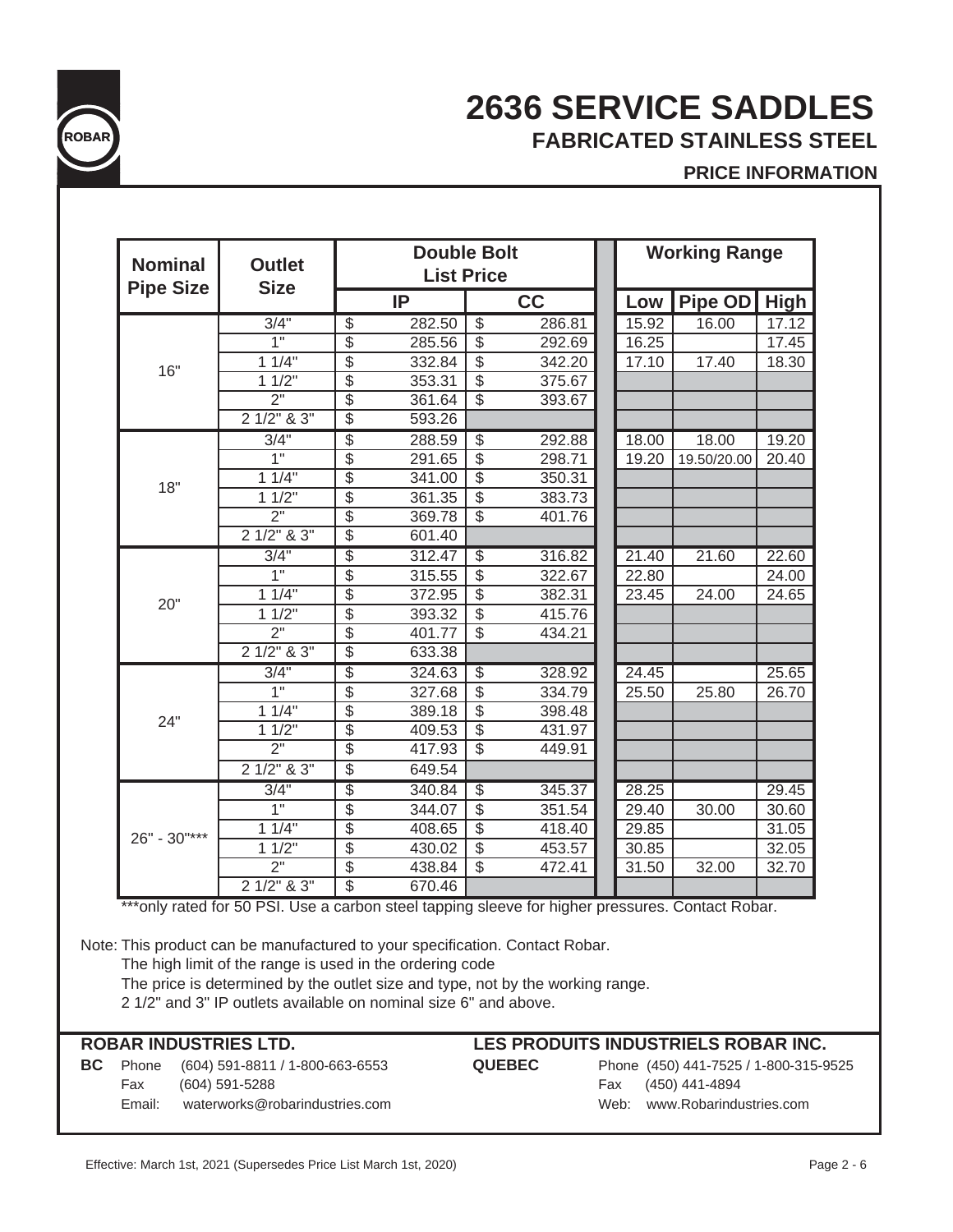



**ROBAR 2706** Service Saddles are strong and resist corrosion. They fit pipes from Steel to Rough Barrel A/C. Flexible straps adapt readily to the pipe, evenly distributing load and easing installation.

| <b>Nominal</b><br>Pipe | Working<br>Range                                                                                                                                                                                  | <b>Outlet Sizes</b><br><b>AWWA</b> | Approximate<br><b>Shipping</b><br>Weights |      | <b>Strap</b><br><b>Style</b> | <b>Saddle</b><br><b>Body</b>      | *Strap<br>Kit        |                          | <b>Complete</b><br><b>Saddle</b> |
|------------------------|---------------------------------------------------------------------------------------------------------------------------------------------------------------------------------------------------|------------------------------------|-------------------------------------------|------|------------------------------|-----------------------------------|----------------------|--------------------------|----------------------------------|
| <b>Size</b>            |                                                                                                                                                                                                   | <b>CC or IP</b>                    | (LBS.)                                    | (KG) |                              | Each                              |                      |                          | <b>List Price</b>                |
|                        |                                                                                                                                                                                                   | $3/4 - 1$                          | 5.0                                       | 2.3  | SS                           | $\$\$<br>50.95                    |                      | $\sqrt[6]{\frac{1}{2}}$  | 79.67                            |
| 4"                     | 4.50-4.80                                                                                                                                                                                         | $11/4 - 2$                         |                                           |      | $\overline{\text{SS}}$       | $\overline{\mathcal{S}}$<br>87.31 | \$<br>28.80          | $\overline{\$}$          | 116.14                           |
|                        |                                                                                                                                                                                                   | $3/4 - 2$                          | 6.5                                       | 2.9  | DS                           | \$105.81                          |                      | \$                       | 163.73                           |
|                        | 6.60-7.45                                                                                                                                                                                         | $3/4 - 1$                          | 6.0                                       | 2.7  | SS                           | \$<br>55.46                       |                      | $\overline{\mathcal{E}}$ | 87.82                            |
| 6"                     | 7.10-7.60                                                                                                                                                                                         | $11/4 - 2$                         |                                           |      | SS                           | $\sqrt[6]{\frac{1}{2}}$<br>80.58  | \$<br>32.37          | $\overline{\$}$          | 112.94                           |
|                        |                                                                                                                                                                                                   | $3/4 - 2$                          | 8.5                                       | 3.9  | DS                           | \$122.62                          |                      | $\overline{\$}$          | 187.36                           |
| 8"                     | 8.60-9.80                                                                                                                                                                                         | $3/4 - 1$                          | 6.5                                       | 2.9  | SS                           | $\overline{\mathcal{S}}$<br>65.32 | $\mathbb S$<br>35.93 | $\overline{\$}$          | 101.25                           |
|                        |                                                                                                                                                                                                   | $3/4 - 2$                          | 10.0                                      | 4.5  | DS                           | \$125.69                          |                      | $\overline{\$}$          | 197.58                           |
| 10"                    | 10.70-11.20<br>11.10-12.30                                                                                                                                                                        | $3/4 - 2$                          | 7.5                                       | 3.4  | DS                           | \$119.12                          | \$<br>47.79          | \$                       | 214.64                           |
| 12"                    | 12.70 - 13.30<br>13.10-14.55                                                                                                                                                                      | $3/4 - 2$                          | 11.5                                      | 5.2  | <b>DS</b>                    | \$143.59                          | \$<br>53.51          | $\$\$                    | 250.52                           |
| 14"                    | 15.10-15.70<br>15.20-16.85                                                                                                                                                                        | $3/4 - 2$                          | 5.0                                       | 2.3  | DS                           | \$162.86                          | \$<br>61.23          | \$                       | 285.26                           |
| 16"                    | 17.20-18.00<br>17.40-19.00                                                                                                                                                                        | $3/4 - 2$                          | 6.0                                       | 2.7  | DS                           | \$177.98                          | \$<br>65.24          | \$                       | 308.37                           |
| $18" - 20"$            | 18.60-20.40<br>19.50-21.30<br>19.70-21.50<br>21.00-22.80                                                                                                                                          | $3/4 - 2$                          | 6.5                                       | 2.9  | <b>DS</b>                    | \$199.56                          | 88.71<br>\$          | \$                       | 377.00                           |
| 24"                    | 23.75-24.75<br>24.60-25.60<br>25.65-26.50<br>26.55-27.55<br>27.60-28.55<br>29.60-30.50                                                                                                            | $3/4 - 2$                          | 7.5                                       | 3.4  | DS                           | \$330.83                          | \$116.75             | $$\mathbb{S}$$           | 564.33                           |
| Note:                  | The high limit of the range is used in the ordering code<br>Large Outlets: 2-1/2" and 3" IP outlets are available in the 2626 series only<br>* STRAP KIT consist of 1x Strap, 2x Nuts, 2x Washers |                                    |                                           |      |                              |                                   |                      |                          |                                  |

**ROBAR INDUSTRIES LTD. LES PROD LES PRODUITS INDUSTRIELS ROBAR INC. BC** Phone (604) 591-8811 / 1-800-663-6553 **QUEBEC QUEBEC** Phone (450) 441-7525 / 1-800-315-9525 Fax (604) 591-5288 Fax (450) 441-4894 Email waterworks@robarindustries.com Web www.Robarindustries.com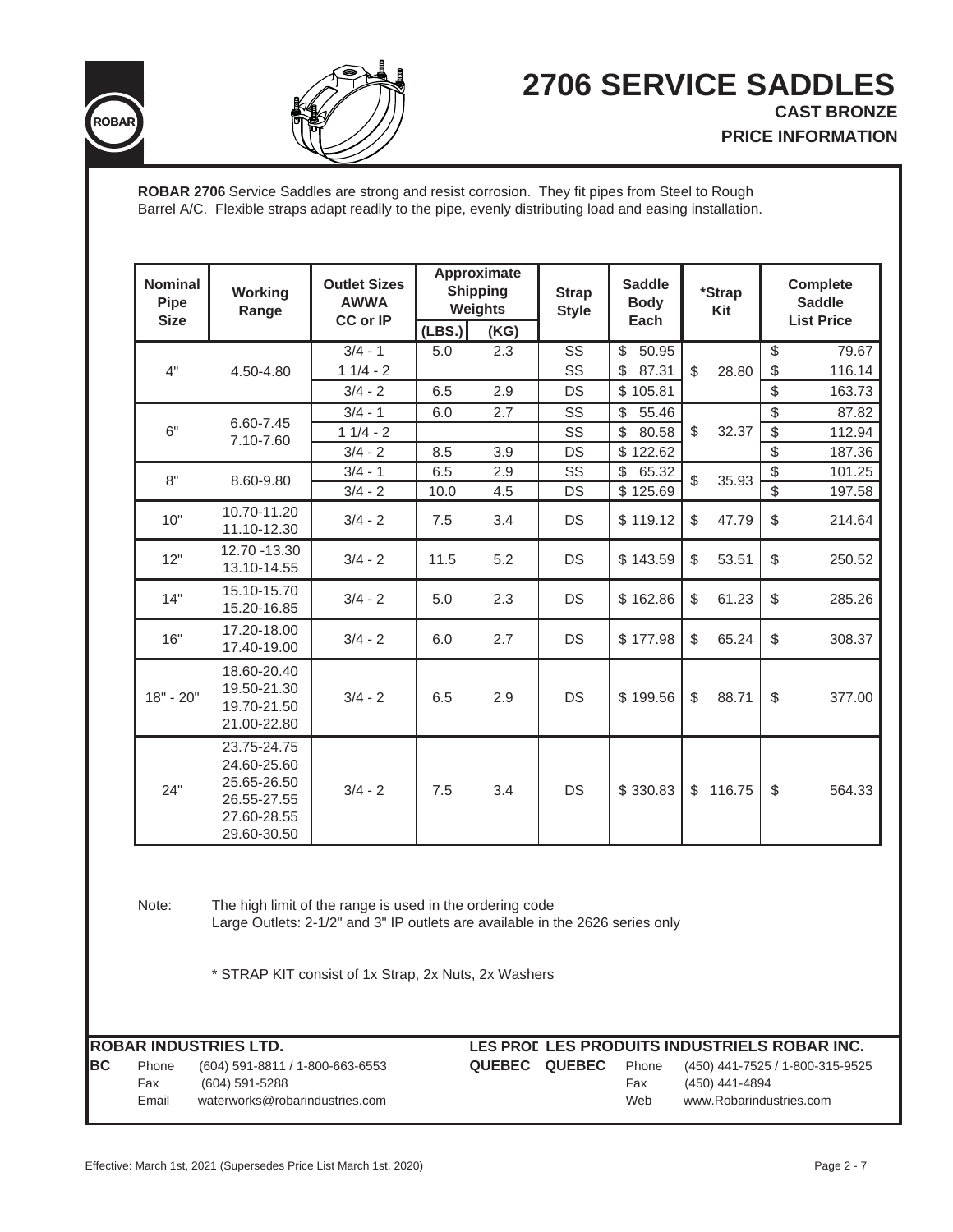

# **CAST BRONZE PRICE INFORMATION**



Sizes Available: 4" - 20" Nominal Pipe OD

Outlets from 3/4" - 2" in AWWA taper (CC) or

female iron pipe thread (IP) Fits Steel (IPS), Ductile Iron and Cast Iron Pipe

#### **Use:**

ROBAR 2786 Isolating Saddle are used to electrically isolate an outlet or service line from a main distribution line. Primarily used in cathodically protected systems or to separate dissimilar metals. Waterworks Bronze and Passivated T-304 stainless steel are "noble" materials which are closely related to each other near the top of the Galvanic Scale or corrosion resistance. Unlike pairs of widely dissimilar metals, they will both exhibit long life in most "hot" soil environments.

### **Material Specification:**

| Saddle Body:   | Waterworks Bronze (ASTM B62 and AWWA C-800)         |
|----------------|-----------------------------------------------------|
| Gaskets:       | SBR (BUNA-S) Rubber Isolating Compound              |
| Strap & Armor: | T-304 Stainless Steel, fully passivated             |
| Fasteners:     | 1/2" NC T-304 Stainless Steel studs, rolled threads |

| <b>Nominal</b>   | <b>Working Range</b> |       |              | <b>List</b> |
|------------------|----------------------|-------|--------------|-------------|
| <b>Pipe Size</b> | Low                  | High* | <b>Price</b> |             |
| 4"               | 4.50                 | 4.80  | \$           | 294.53      |
| 6"               | 6.60                 | 7.40  | \$           | 303.14      |
| 8"               | 8.60                 | 9.40  | \$           | 312.95      |
| 10"              | 10.70                | 11.50 | \$           | 335.51      |
| 12"              | 12.70                | 13.50 | \$           | 348.48      |
| 14"              | 13.80                | 14.40 | \$           | 422.22      |
|                  | 15.20                | 16.00 | \$           | 422.22      |
| 16"              | 17.20                | 18.00 | \$           | 464.97      |
| 18"              | 19.20                | 20.00 | \$           | 486.72      |
| 20"              | 20.80                | 21.90 | \$           | 513.89      |

### **HOW TO ORDER:**

Determine the product number (2786), the high limit of range (see above table), outlet size and outlet thread, and then use the appropriate ordering code as shown in the example.

**2786 - 7.40" x 3/4" CC** ie. - 2786 - 7.40 x 3/4CC

Note: The 2786 is designed to be installed with a maximum torque of 45 ft. lbs. \* The high limit of the range is used in the ordering code

## **ROBAR INDUSTRIES LTD. LES PRODUITS INDUSTRIELS ROBAR INC.**

| <b>NUDAN INDUSTNIES LTD.</b> |        |                                       |               | LES FRUDUITS INDUSTRIELS RUDAR ING. |                                       |  |  |
|------------------------------|--------|---------------------------------------|---------------|-------------------------------------|---------------------------------------|--|--|
| BC.                          |        | Phone (604) 591-8811 / 1-800-663-6553 | <b>QUEBEC</b> |                                     | Phone (450) 441-7525 / 1-800-315-9525 |  |  |
|                              | Fax    | (604) 591-5288                        |               | Fax                                 | (450) 441-4894                        |  |  |
|                              | Email: | waterworks@robarindustries.com        |               | Web:                                | www.Robarindustries.com               |  |  |
|                              |        |                                       |               |                                     |                                       |  |  |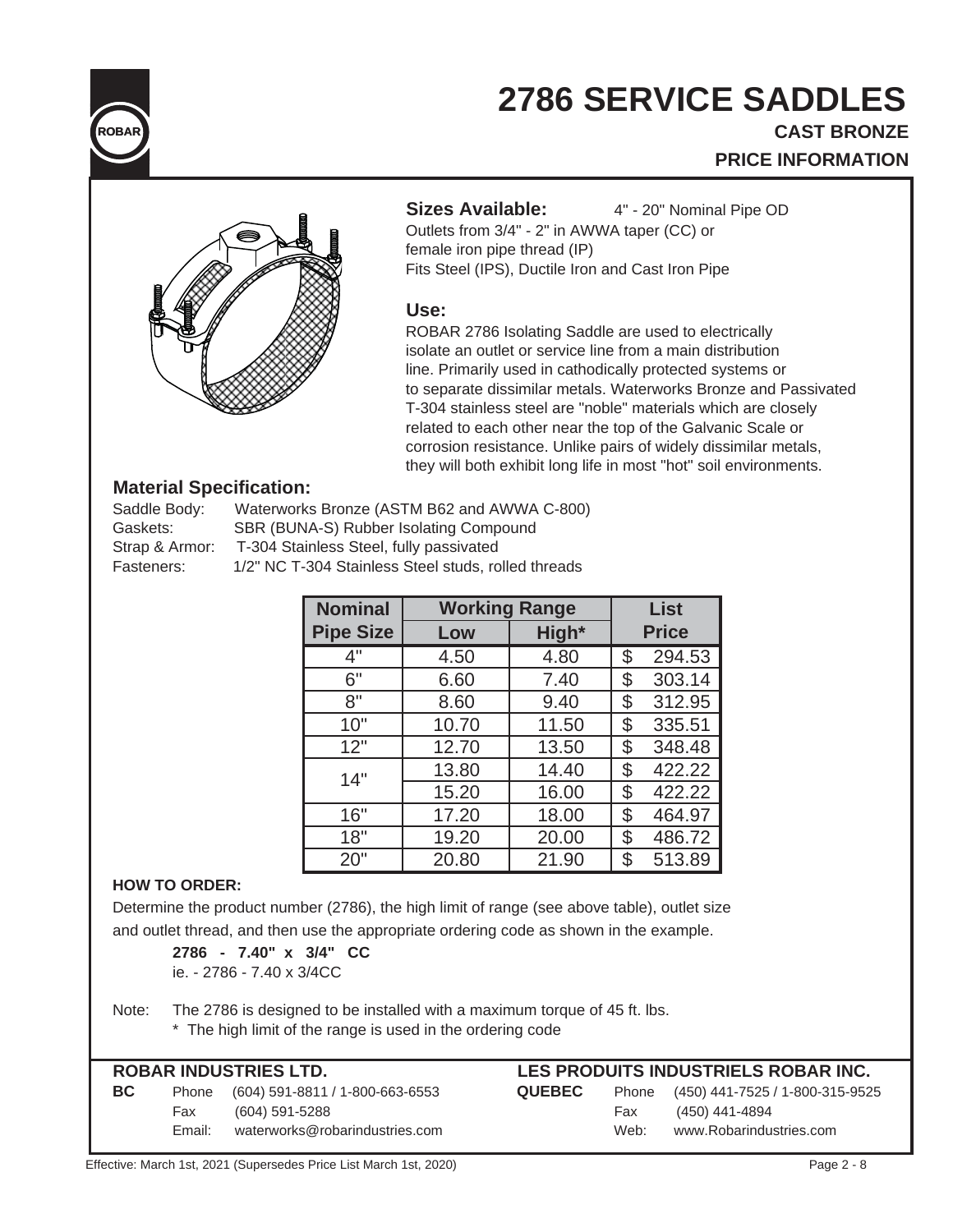

# **2996 Concrete Pressure Pipe Saddle**

# **PRICE INFORMATION**



### **Sizes Available:**

16" - 36" Nominal Pipe Outlets from 3/4" - 2" in AWWA taper (CC) or Female Iron Pipe (IP) Fits Concrete Cylinder Pipe

#### **Use:**

ROBAR 2996 Concrete Cylinder Service Saddle are used to take a service outlet off a transmission line or distribution line.

#### **Material Specification:**

|         | Top Plate: ASTM A36                                                          |
|---------|------------------------------------------------------------------------------|
| Outlet: | Cast Ductile Iron                                                            |
| Strap:  | T-304L Stainless Steel, fully passivated                                     |
|         | Fasteners: 5/8" NC T-304L Stainless Steel studs, rolled threads, nuts coated |
|         | Coating: Corrosion Protective Epoxy per AWWA C213                            |

| <b>Nominal</b><br><b>Pipe Size</b> | List<br><b>Price</b> |          |  |
|------------------------------------|----------------------|----------|--|
| 16"                                | \$                   | 765.32   |  |
| 18"                                | \$                   | 812.28   |  |
| 20"                                | \$                   | 859.20   |  |
| 24"                                | \$                   | 907.82   |  |
| 30"                                | \$                   | 940.59   |  |
| 36"                                | ፍ                    | 1,128.71 |  |
|                                    |                      |          |  |

Larger sizes available upon request

#### **HOW TO ORDER:**

Determine the product number (2996), outlet size and outlet thread, then provide the concrete OD and the Cylinder OD as shown in the example.

#### **2996 - 24" x 3/4" CC**

ie. - 2996 - 24" x 3/4CC conc OD=29.00", Cylinder OD=27.00"

Note: Outside diameter of the concrete and cylinder are required at time of order.

| ROBAR INDUSTRIES LTD. |        |                                 | LES PRODUITS INDUSTRIELS ROBAR INC.                       |      |                         |  |
|-----------------------|--------|---------------------------------|-----------------------------------------------------------|------|-------------------------|--|
| <b>BC</b>             | Phone  | (604) 591-8811 / 1-800-663-6553 | (450) 441-7525 / 1-800-315-9525<br><b>QUEBEC</b><br>Phone |      |                         |  |
|                       | Fax    | (604) 591-5288                  |                                                           | Fax  | (450) 441-4894          |  |
|                       | Email: | waterworks@robarindustries.com  |                                                           | Web: | www.Robarindustries.com |  |
|                       |        |                                 |                                                           |      |                         |  |